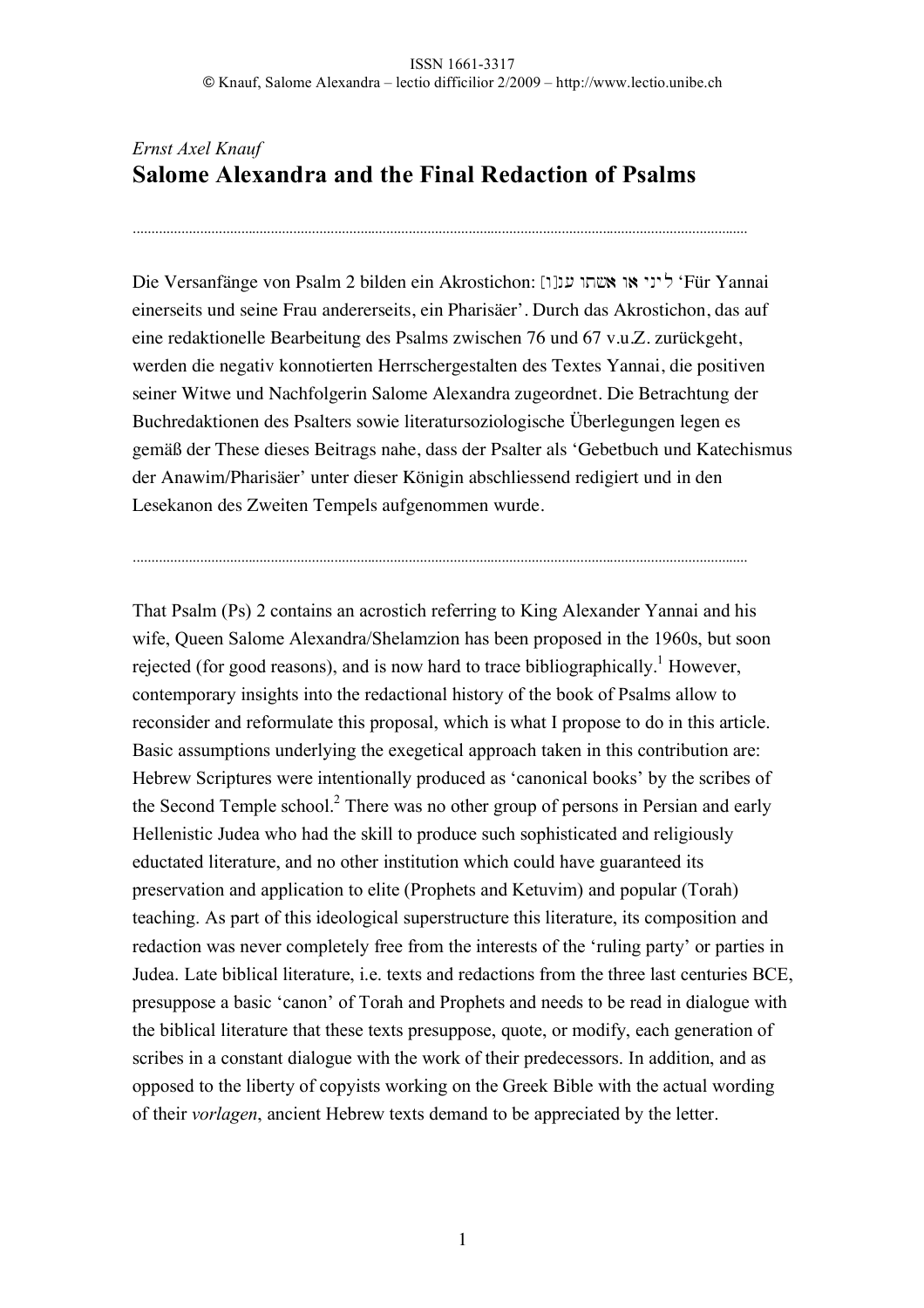### **Psalms and History**

Most of us, if not nearly all, will agree with E. Zenger<sup>3</sup> that the Psalms grew in the sequence of the five books. When the Book I (Pss 3-41, David) was combined with Book II (Korah, David, Asaph, Solomon), Ps 2 was placed at the beginning in order to create the messianic *inclusio* Ps 2–Ps 72. When Book III (Pss 73-89) was added, no new introduction was necessary, as Ps 2–Ps 89 form yet another kind of 'messianic *inclusio*'. Book IV (Pss 90-106, 'Exile'), may have been added together with Book V (Pss 107- 145, 'Restoration') with the new frame consisting of Ps 1 (Torah, Prophets and the pious Reader) and Pss 146-150 (non-messianic salvation of God's People). What is controversial is the dating of the collections and the redactional stages they underwent. Zenger (and Zenger/Hossfeld in their magnificent commentary) date the first David collections in the 6th century, and place the final redaction in the 3rd/early 2nd centuries, in any case prior to 180 BCE because of Ben Sira 47:8-10 (for this text, see *infra*). A scholarly minority links the 'production of the psalter' to the 3rd-1st centuries  $BCE<sup>4</sup>$  (whithout excluding the dating of individual psalms to the preceding centuries). This position is supported by further arguments in this contribution.

## **The Growth of Psalms**

It is by no means clear that Ben Sira 47:8-10 already referred to a collection of Psalms comprising all five of the books.  $4QMMT$  95 (ca. 150 BCE)<sup>5</sup> refers to a 'Bible' consisting of Torah, Prophets and the 'David', which probably means an early version of the psalter. But the evidence from Qumran also shows that 'Jerusalem' and 'Qumran' parted ways at the redactional stage of 'Pss 2-89' of the Psalms.<sup>6</sup> After Ps  $89$ ,  $7$  the sequence of Psalms in 11QPs<sup>a</sup> is utter chaos, if compared to the Massoretic text, adding some of the 'Syrian apocryphal psalms' (Pss 151-155) and omitting others, known from Hebrew Scriptures (like Ps 110).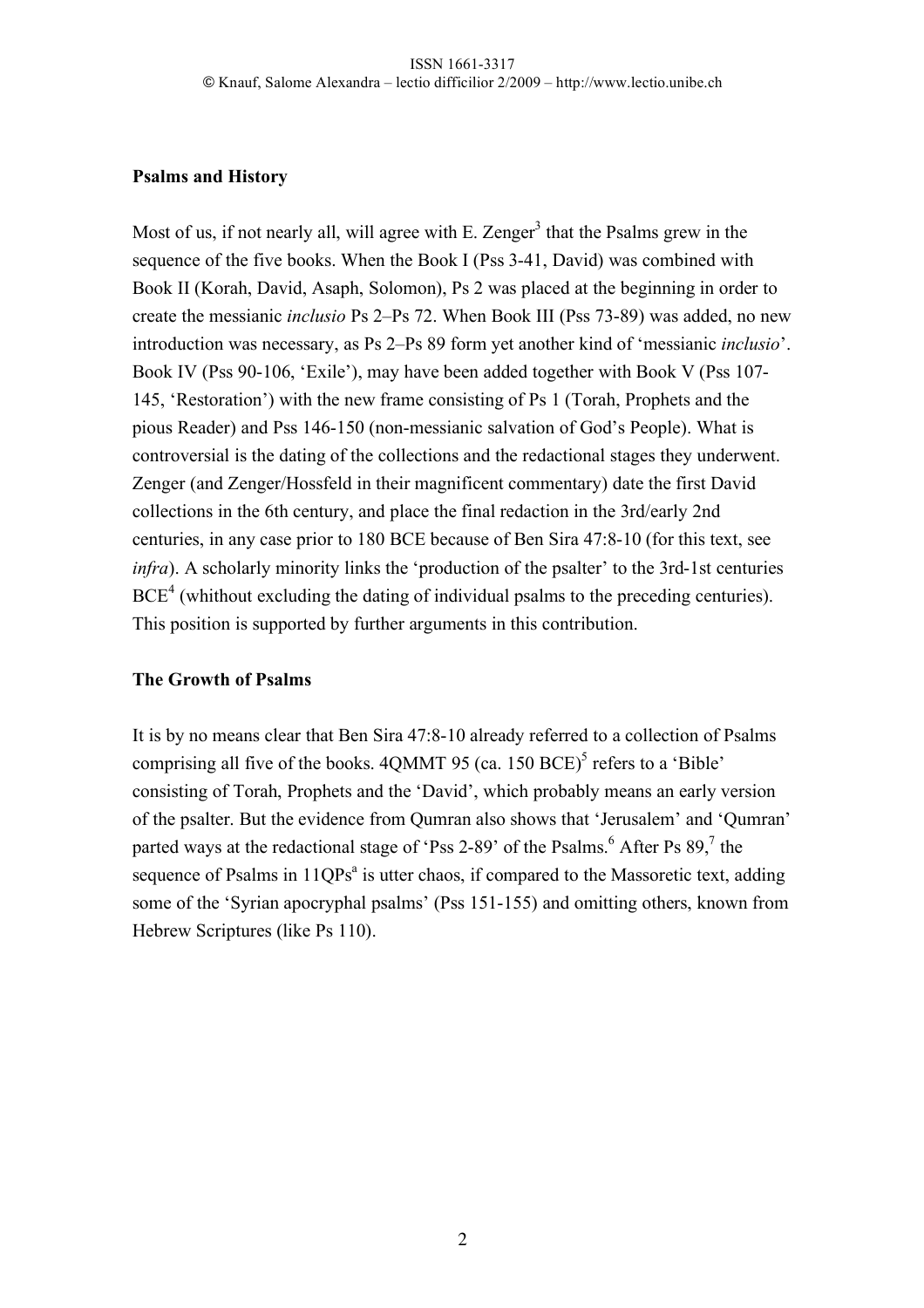Ben Sira  $47:8-10^8$  refers as much to the David of Chronicles, as it refers to Pss 2-89:

| בכל מעשיהו נתן הודות              | In all his doings he gave praise                        |
|-----------------------------------|---------------------------------------------------------|
|                                   |                                                         |
| לאל עליון [במלי] כבוד             | to God the Highest <sup>9</sup> with words of honor.    |
| [דוד] בכל לבו אוהב עשהו           | David, with all his heart he loved his Maker:           |
| ובכל [ימיו תהלתו יגיד]            | all his lifetime he told His praise. $10$               |
| נגינות שיר [הכין לפני המזבח]      | Instruments <sup>11</sup> of Song he established before |
|                                   | the altar:                                              |
| וקול [מזמור למשוררים] תיקן        | the voice of song for the singers he put in             |
|                                   | order. <sup>12</sup>                                    |
| [10ab too broken for restoration] |                                                         |
| בהלינלו א]ת שם קדשו               | By praising the name of His holiness:                   |
| לפני בוקר ירונן מקדש              | he filled the sanctuary with mighty voices              |
|                                   | before morning. $13$                                    |
|                                   |                                                         |

The David of Chronicles, patron saint of sacred music, presupposes David, the singer of Pss 3-41 as much as David, the singer, is dependent on Chronicle's image of David. Hens and eggs coexist all the time. When the Torah was finalized, in 398 BCE,  $^{14}$  work on the shape of the Prophets began in earnest; when the Prophets were more or less concluded, around the middle of the 3rd century, we might assume that the first book of Psalms was established, made up of collections mostly from the Persian period.

Collections of Hymns and prayers, at Jerusalem and other (not necessarily exclusively Jewish<sup>15</sup>) places existed well before the Persian period and continued to exist well beyond it – we encounter (possibly) pre-Persian period material throughout Books I-IV.16 But a hymnal or an anthology is not yet a canonical 'Book of David'. A protocanonical book begun to be used at the time of the conclusion of the canon of the Prophets, and must have claimed from the beginning to represent some kind of prophetic explication and application of the Torah and Prophets.<sup>17</sup>

With the conclusion of the prophetical canon.<sup>18</sup> which had absorbed the theological vigor and controversy developed in the course of composing the Torah, the unresolved disputes had to find a new home, and enhanced the production of the Ketuvim. A canon is always a fixed compromise, while theological dispute continues. A canon automatically produces its 'deutero-canon', which will in turn be canonized (if not by all) in the course of time. The Torah needs the 'deuterocanonical' book of Joshua as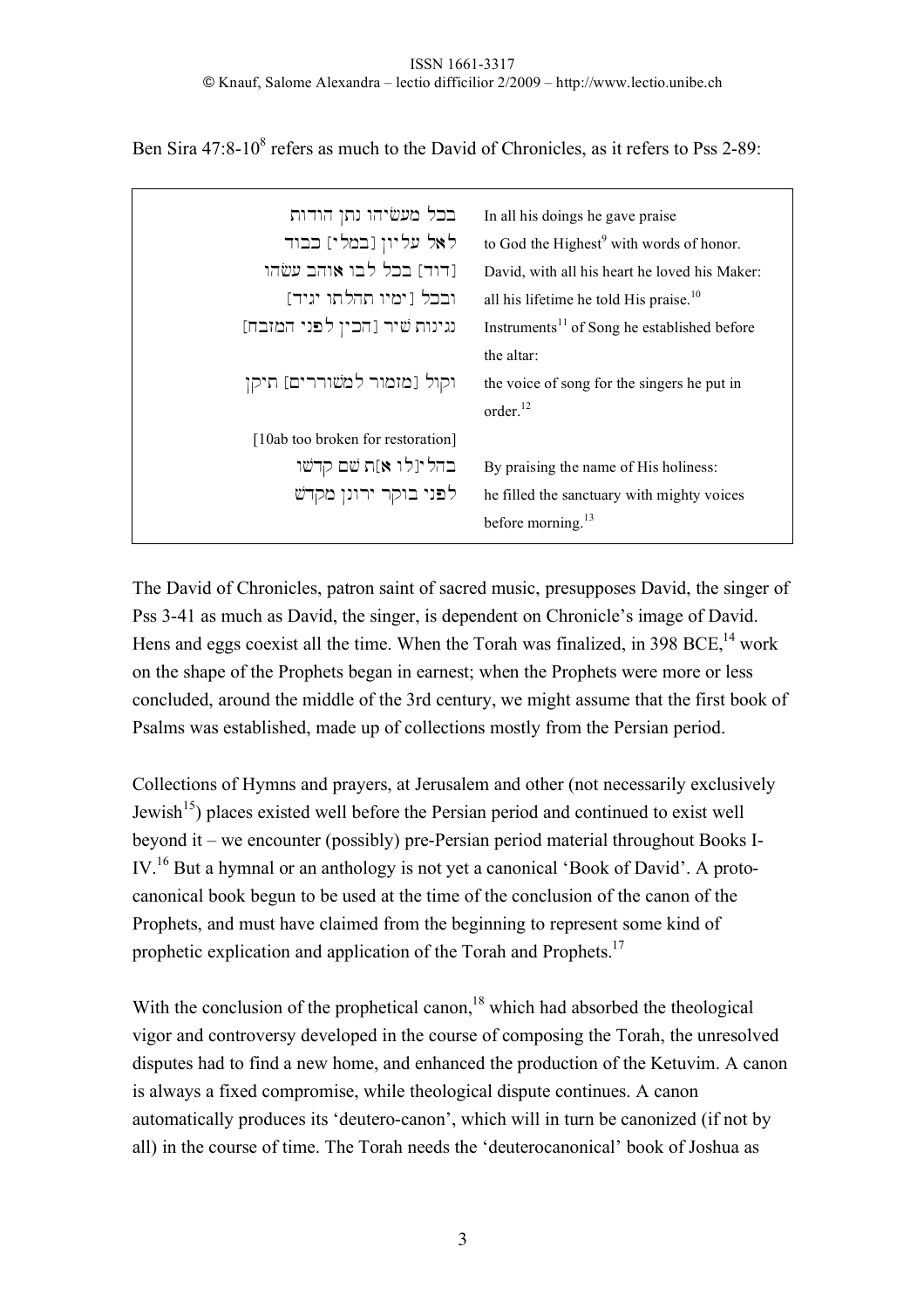narrative supplement and conclusion, which then opens the prophetical canon which is further supplemented by the Ketuvim and finally, the midrash (Chronicles being the first of these<sup>19</sup>). As author of authoritative 'inspired' literature, David, who is never adressed directly, without the involvement of a seer or prophet, in the narrative of Samuel/Kings,  $^{20}$  now becomes a 'prophet' in his own right (cf., e.g., Ps 12:6; 17:4). Book I (first half of the 3rd century BCE?), made up entirely of Psalms attributed to David, proved seminal insofar as Psalms remained the 'Book of David' even when augmented by works of his co-authors (according to Chronicles and the subscriptions of Psalms in Books II-V) Heman, Ethan, the Korahites and Asaphites, his sucessor Solomon and his precdeessor Moses.

The second and third books of Psalm contain in Ps 49 (in its final form) and Ps 73 responses to Qohelet.<sup>21</sup> This observation confirms the impression<sup>22</sup> that the 'Book of David' as read by Ben Sira comprised of Pss 2-89 only. It also appears that these two books (Psalms II and III) were added in rather rapid succession, because Hebrew Scriptures seem to dislike groups of two (and four): there is one book of David, three of Solomon, five of Moses, five Megillot.<sup>23</sup>

## **Pss 108-110 revisited**

As I have claimed previously, for the dating of Book V (Pss 107-145), the 'Hyrcanus composition' Pss 108-110 is decisive, since it appears to legitimate the (nearly) royal, priestly and prophetic prerogatives of John Hyrcanus as high priest and political ruler by the re-arrangement of existing material (Pss 108-109) and concluding with Ps  $110^{24}$ . created exactly for this purpose, after Hyrcanus had conquered Moab, Shechem and Idumaea.<sup>25</sup> This dating and reading of Ps 110 can be corroborated by a number of intertextual references.

יהוה לאדני 'Uttering of the Lord to my lord' (v. 1) with 'David' speaking refers to 1 Kings 1:47, where David submits by proscynesis to his successor Solomon. Here, this action is repeated by the prophet 'David' of Psalms. A temporal reading of מרחם משחר לך מל ילדתיך (v. 3) renders '*before* womb and dusk,<sup>26</sup> was yours the dew of your youth', which alludes both to Joseph (ררים and לך Genesis 27:28; and הררים Deuteronomy 33:13-15) and to Wisdom-Torah in Proverbs 8:22-31 (v. 23: מעולם נסכתי Cr) ymdqm #\$)rm 'since creation I am made, from the beginning, before [the appearance of] earth'), with the intention of making Hyrcanus's kingship appear as pre-ordained in Israel's reception of the Torah, and the non-Zadokite high priest like Jacob's second-last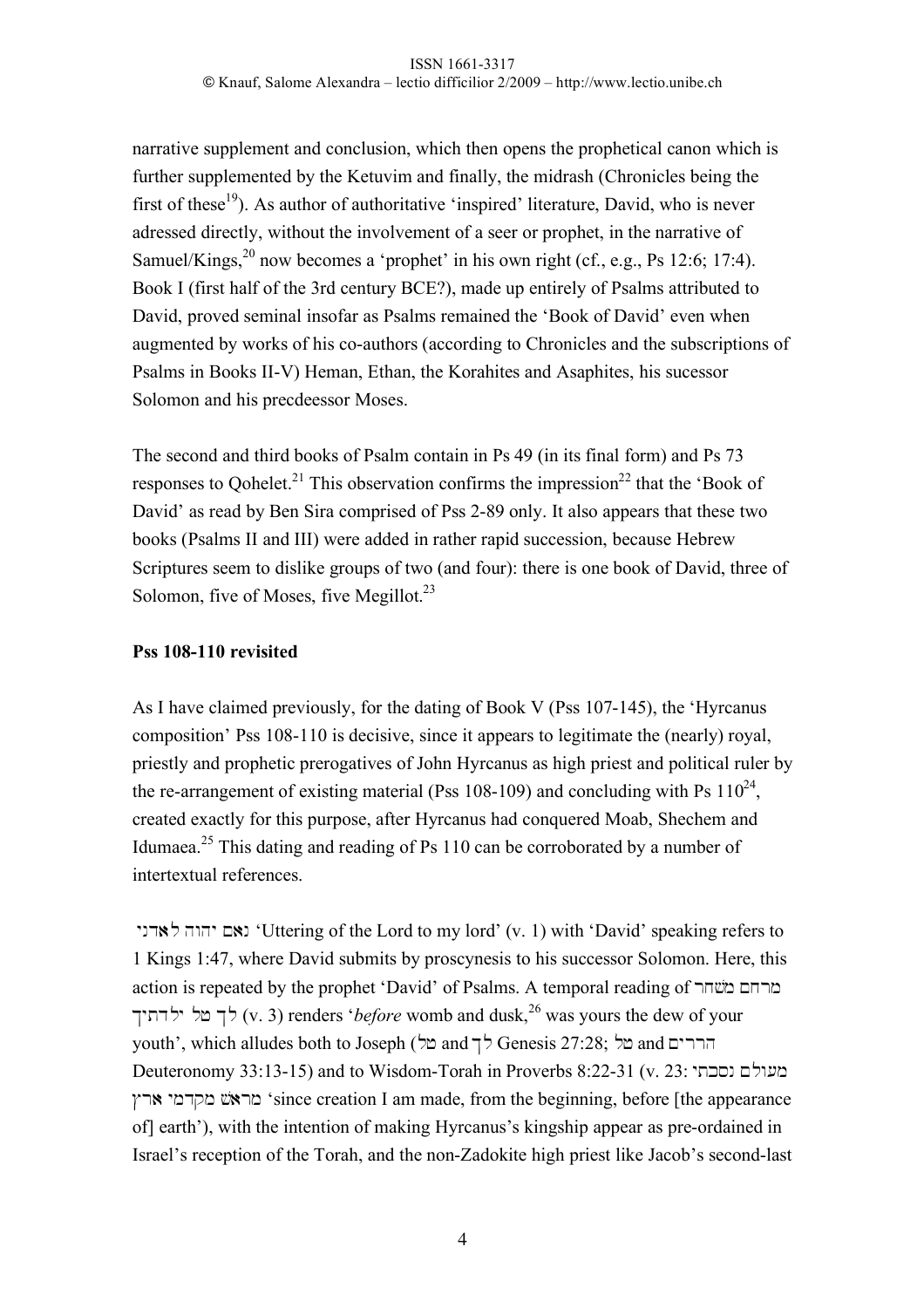born the ruler of his older brothers (Genesis 27:29; Deuteronomy 33:16), and Israel's lifeline in a time of need (Deuteronomy 33:13-15).

The last *stichos* of the composition, Ps 110:7 refers by  $\overline{X}$ ירים ראש 'he will/can raise the head' to Ps 3:4 (hifil) and Ps 27:6 (kal) all from the Davidic Book I. In Ps 27:6 we meet David as the king, victorius in battle, and as the priest, offering sacrifices; most notably, the verse concludes with  $\lceil \cdot \rceil$ ליהוה ואזמרה  $\lceil \cdot \rceil$  will sing and play [to YHWH]', which refers back to the beginning of the Hyrcanus composition, Ps 108:2 (and to Jdg 5:3)

For Ps  $110:7<sup>27</sup>$  one might equally point to a biblical referent first and to a historical interpretation later. מנחל בדרך ישתה 'From the wadi on the way he will drink/shall drink/ is drinking', with the stress on the first word (wadi), refers by its three words to two geographically defined intertexts: 'He [Elisha] said: Thus decreed YHWH: turn this wadi (נחל) into terrace after terrace. For thus decreed YHWH: you will not see storm nor will you see rain, nevertheless this wadi (נחל) will be filled by water, so that you can drink (ht#\$), your pack animals and your lifestock' (2 Kings 3:16-17). One can hardly fail to notice that Ps 110:7 alludes to the combined campaign against Moab in 2 Kings 3, where the thirsty troops indeed drank neither from a spring nor from a well but rather 'from a wadi' on their way to the enemy capital. The second intertext points to Edom and stresses the 'neither from well nor spring':'May we march through your country. We will not march through fields<sup>28</sup> nor through vineyards. We will not drink שׂתה) water from wells. We will follow the royal road (דרך). We will not depart from it to the right or left …' (Numbers 20:17). By these allusions, Hyrcanus as the subject of 'David's' prophecy in Ps 110 could claim to have kept the promise made by Moses, when he conqered Edom/Idumaea, and to have surpassed the united kings under the guidance of Elisha, when he returned victoriously from Moab. Where Joram and Jehoshafat failed, Hyrcanus was succesful. Incidentally, the second time this request of Numbers 20:17 is repeated (Numbers 21:22), it leads to a conquest. A third reference points to Elijah drinking from a wadi (1 Kings 17:4.6), identifying Hyrcan with the prophet (as some of his followers claimed he was) in hiding on the way to further distress and final triumph over his foes, as is also implied by the sequence of Pss 108 – 110. Ps 108 expresses the hope of victory over Edom and Moab, Ps 109 shows the king in distress caused by internal enemies, and Ps 110 concludes the composition with a victory song.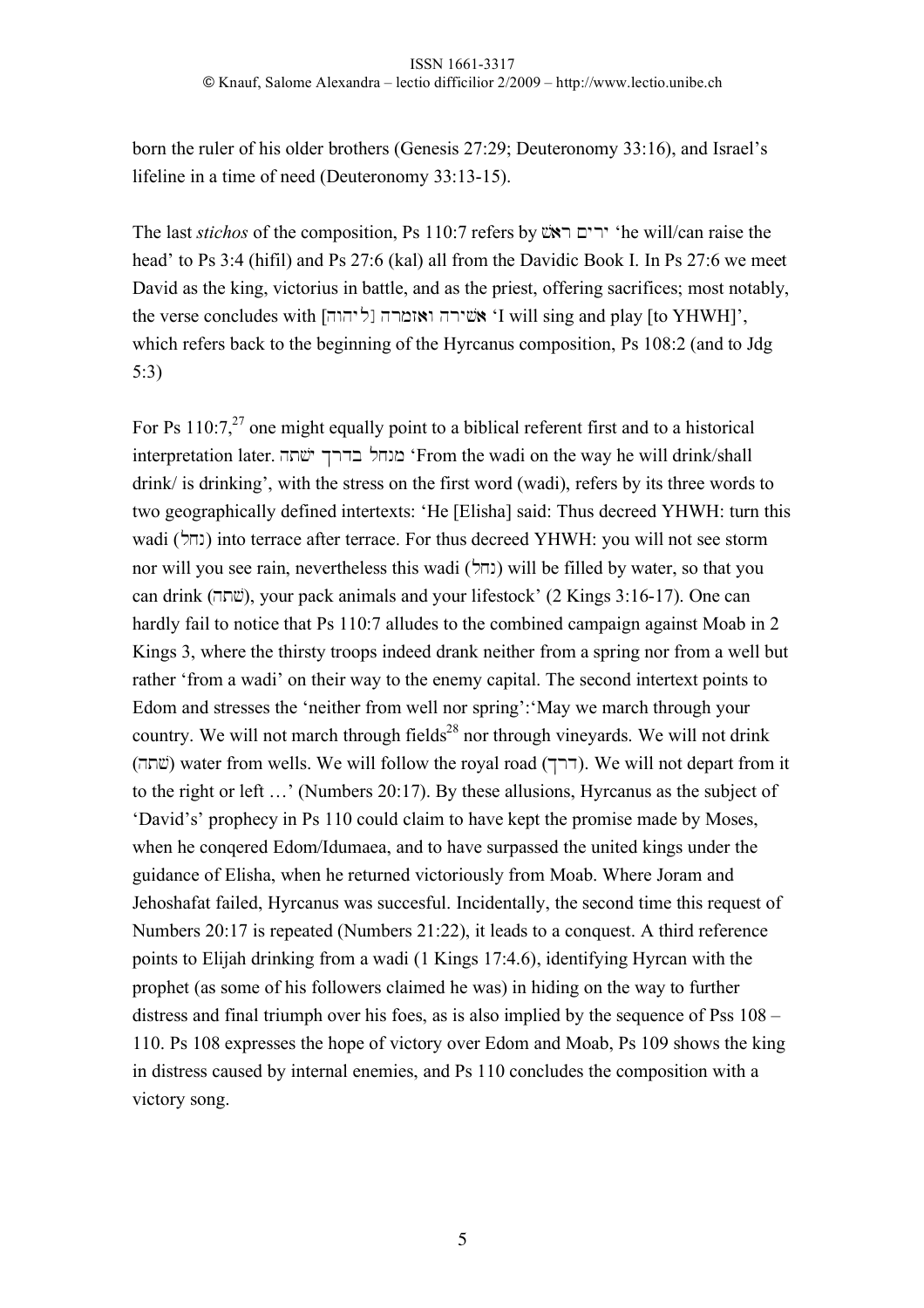The place of Pss 108-110 immediately before the 'Great Hallel' Pss 111-118 might indicate that Pss 111-118 already formed the final composition of Psalms before Hyrcanus' times. Ps 118, with its frequent change of speaker and speech perspective, might be called a 'cantata', if not an 'oratorium', and is a worthy predecessor of Handel's treatment of the same subject.<sup>29</sup>

### **A Handbook of Pharisaic Theology**

After Hyrcanus, probably even after Judas Aristobulus,  $30$  Psalms were augmented by Pss 1 and 119-150 (partially taken from pre-existing collections, partially composed for the present context). Of these, Pss 1, 119 and 146-150 are programmatic texts in strategic positions. Ps 1 and 119 are treatises 'On Torah'. The topic of 'Torah and Prophets' is implicated in the opening psalm of the eschatological finale Ps 146: 'Put not your trust in the great<sup>31</sup> ...' (v. 3) is the most concise summary of the Prophets (Jos– XII) possible, 'Happy ( $\rightarrow$ Ps 1:1) is he who has the God of Jacob for his help ... maker of heaven and earth, ... who keeps faith forever<sup>32</sup> (v. 5-6) opposes the two irrevocable gifts of God, creation and the Torah, to human misery. The topic is made explicit in Ps 147:15-20. Ps 1 already re-defines 'Torah' as 'Torah and Prophets': In Ps 1:2 ובתורתו hlylw Mmwy hghy 'and over his [copy of the] Torah he murmurs day and night' we intertextually connect the first book of the former prophets (Joshua 1:8), whereas Ps 1:3 'He is like a tree planted close to streams of water' refers to the second book of the latter prophets (Jeremiah 17:8). With this introduction and the addition of Ps 119, Books I-V<sup>\*</sup> of Psalms became a manual of prayer (and theology<sup>33</sup>) for the hassidic and early Pharisee pious.<sup>34</sup> Ps 1 introduces us to the solitude of the study of the exemplaric, isolated 'student of Scripture'. He reads to himself, which is a very individual enterprise. He appears in the singular, while his opponents are presented in the plural. The 'insolent' form a club, the wicked even a 'counsel'. The terminology conjures up an atmosphere of persecution. Only v. 6 indicates at the end, that the isolated pious is not completely alone.

Introduced by Ps 1, Ps 2 now globalises the situation of the isolated and threatened pious insofar as it confronts them as the congregation around the – eschatological and/or present – 'king on Zion' with the wicked 'rulers of the earth'. In the Grand Finale, the salvation and restoration of the entire world (without an eschalogical king other than God himself, Ps 146:10) is anticipated. The persecuted of Ps 1 *and* 2 turn victorious (Ps 149:5-9), but the isolated reader of Ps 1 (who reappears shortly in Ps 146:5-7) is now part and parcel of a choir and an orchestra that comprises the whole of creation (Ps 148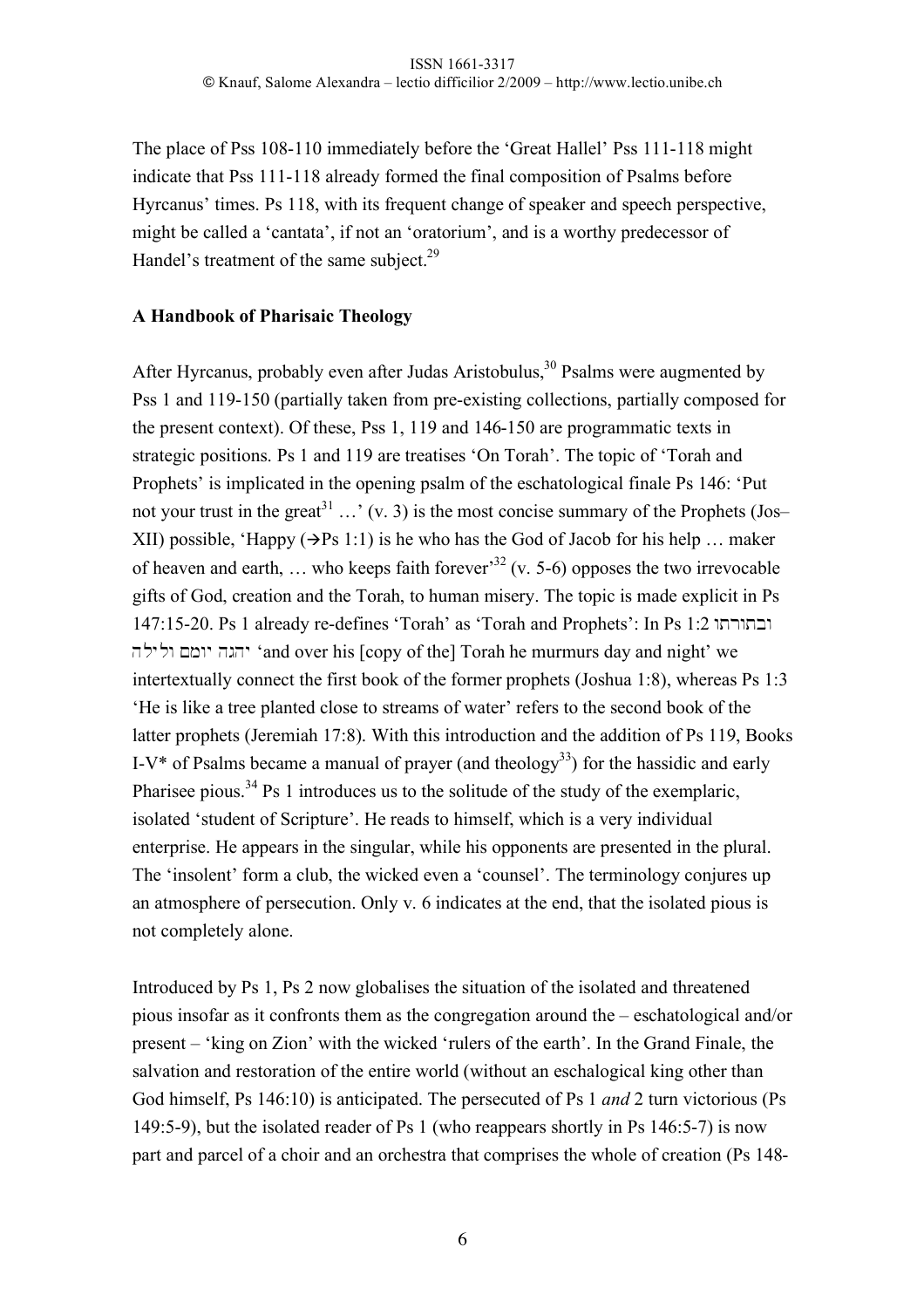150), from the angels and the host of heaven down to the wind and the wheather, plants and beasts, including even the formerly hostile kings of Ps 2 (Ps 148:11). In the end, nothing remains other than everlasting praise beyond words (Ps 150).

The composition Pss 146-150 does not only describe the eschatological symphonic orchestra, the composition is polyphonic in itself. If I may still label the two dominant voices of Hebrew Scriptures P (the tradition of Torah from Sinai, in the Hellenistic period represented by the Sadducees) and D (the tradition of Torah from Mount Horeb, of 'Torah and Prophets', and from the second century BCE represented by the Pharisees),<sup>35</sup> than P is very much present in Ps 148, notably in the *apokatastasis pantôn*, the salvation of the former enemies in Ps 148:11, and in the concept of a salvation that reaches far beyond the human (and the spiritual) sphere. Ps 148:14 uses D-terminology (like 'exalt the horn of his people'), but the theology is still P:Israel is the locus of the divine presence in the world. When all stand in the presence of the Lord, all have became Israel. D-theology is involved in the linking of Torah and divine election (Ps 147:19-20; 149:4), and the militant elimination of the former enemies which P wishes to integrate into the eschatological picture (Ps 148:11) in Ps 149:5-9. Ps 149's militarism isD-based, but the suppression of a messiah of any description from the finale revokes memories of P. The Pharisees, if true to Torah *and* Prophets, could not pursue a singleminded D-program. Psalms in its final form represents Pharisee theology as much as Kohelet is Sadducean. The question is, how did Pharisee theology enter the biblical canon?

## **Intermission: On Canons, Bibles and Texts**

As N. Lohfink noticed long ago, and as is quite *en vogue* nowadays, the rabbinic canon represents the collection of books which was taught in the Second Temple schools before its destruction.<sup>36</sup> Torah and Prophets are the work of temple scribes. From the 3rd BCE century on, works which originated outside the temple among temple-educated Jerusalemite aristocrats like Kohelet, Song of Songs, or Ben Sira are conceivable, and were (or were not) integrated into the temple library's holdings with or without some redaction.

It does not seem to have been possible to read read the 'pre-canonical' versions of the Prophets outside the temple library throughout the 4th and 3rd centuries BCE, simply because they did not physically exist at any other place. It is not before the 2nd century BCE that we encounter a sudden plurality of biblical texts. In the case of the Prophets, a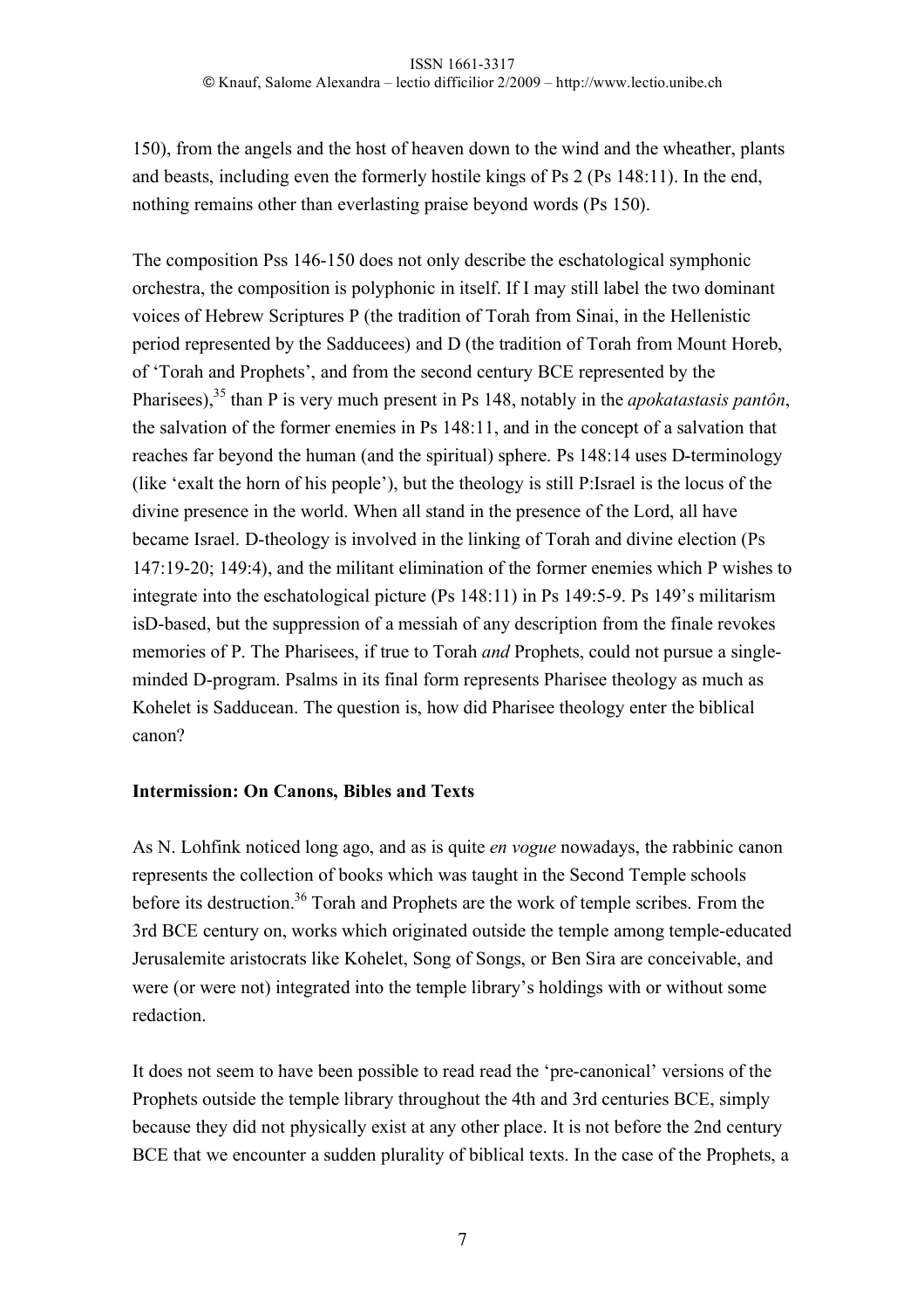version other than the one kept, and finally released in the 2nd half of the 2nd century BCE, by the Temple authorities, was translated into Greek. Up to five 'text forms' of Scriptures have been identified among the Qumran biblical manuscripts.<sup>37</sup> Does this mean that all these different texts held the same claim authorically to represent 'Hebrew Scriptures'? Not at all. That Bible translations in local languages abounded from the 15th century CE onward does not imply that the canonical text of the Latin Church, the Vulgate, disappeared or lost its status. Commentaries based on the text of the Vulgate were written by catholic biblical scholars till the last century, and we might not have seen the last of them yet. A canonical text, used at the temple school, had always existed; it was paralleled, not replaced, by other text forms with other origins in the course of the 2nd century BCE, but not before. The 'canonical' Torah, even if ancient Hebrew has no word for 'canon', was fixed both in terms of content (Genesis through Deuteronomy, not through Joshua) and letter (textform, cf. Deuteronomy 4:2; 5:22; 13:1). The Tiberian families of Massoretes simply continued and finalized a task begun by the scribes at the Second Temple.<sup>38</sup>

The reason for this new scriptural plurality can be seen in the disintegration of the temple and city aristocracy of Jerusalem from the beginning of the 2nd century BCE. One of the high priests, Onias III or IV, thrown out of office in Jerusalem by his opponents, fled to Egypt and founded a temple of his own at Leontopolis.<sup>39</sup> It is inconceivable that he did not take his personal copies of the Torah and the Prophets with him, especially as Isaiah 19:18-22 might have served as the foundation legend of his new temple. Is it, then, mere coincidence that the translation of the prophets into Greek did not begin before the 2nd century BCE, and with Isaiah?

There now remains the question of how the Pharisees, embattled under John Hyrcanus, and persecuted under Alexander Yannai, managed to have their theological handbook included in the Temple library, and thus, becoming part of the canon of Hebrew Scriptures; and how they were able to transform the original Books I-IV/V\* of Psalms, a collection of prayer books for individual meditation, into the 'sum of biblical theology' what they are now.

#### **Alexander Yannai, the Pharisees, and Salome Alexandra**

Alexander Yannai was succeeded by his widow, Salome Alexandra. She immediately switched sides. She actually formed a government of Pharisees – or, according to the historian Josephus, let the leading Pharisees govern for her.<sup>40</sup> We can only speculate on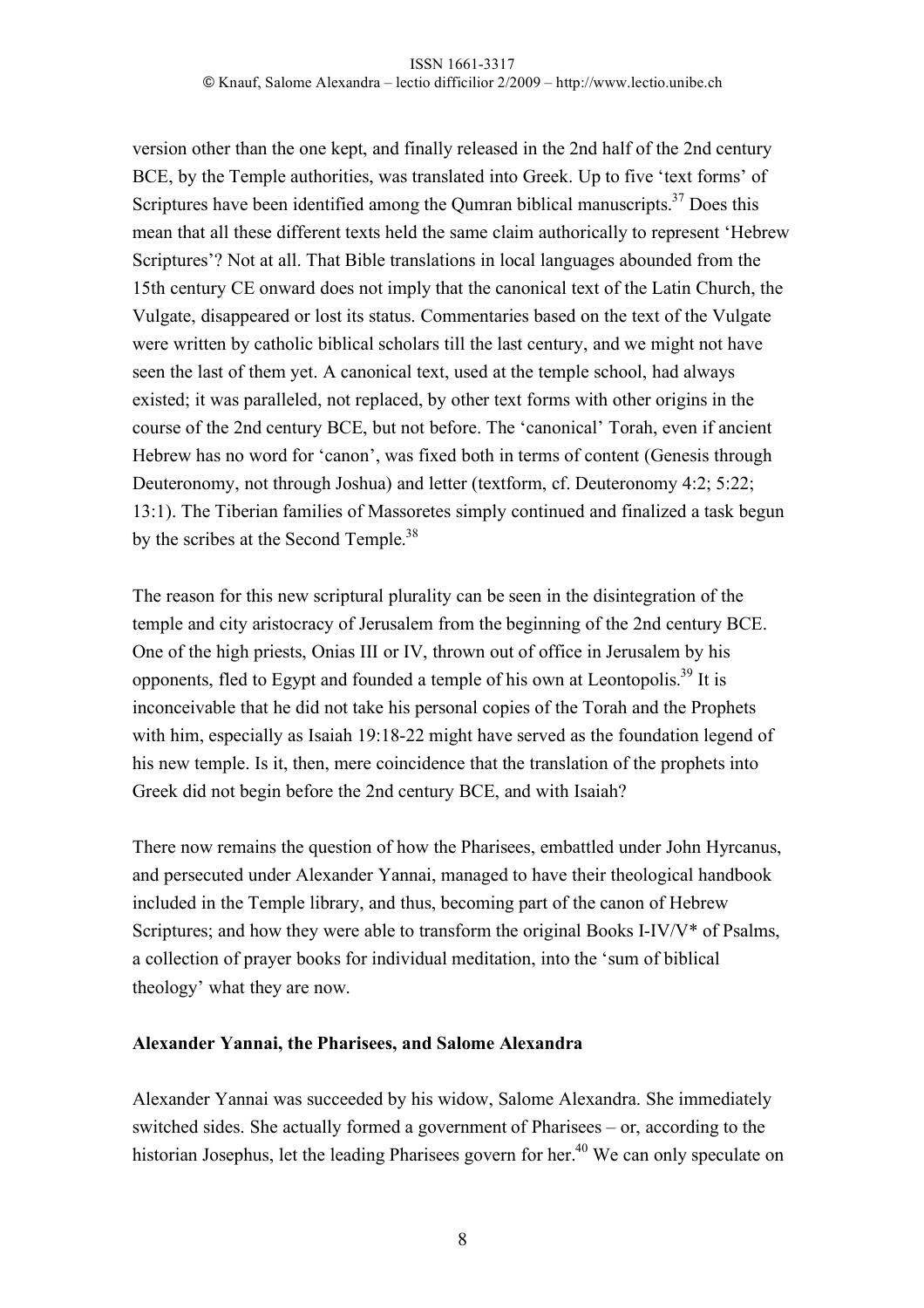whether she acted out of dislike for her deceased husband, or based on her own religious preferences, on mere populism or on a mixture of all these motifs. Regardless, her move was decisive for the final shape of Hebrew Scriptures. Her pro-Pharisee son Hyrcanus was appointed high priest (an office which she, as a woman, could not fulfill in person) and thus supreme head of learning and teaching. Now Pharisaic scribes were in a position to counter Hasmonean messiansm<sup>41</sup> (as evidenced by Pss 108-110) by deleting the messiah from the eschaton as they did in Pss 146-150, thus reducing his figure from 'saviour' to 'forerunner of salvation'. Subsequently, they laid the foundation for the canonisation of the Ketuvim; 'Torah and Prophets' became 'Torah, Prophets, and Psalms' (cf. Luke 24:44). Psalms were added to public teaching in the Temple school and in the synagogue. $42$ 

The Septuagint to Psalms does not contradict the proposed dating of the final redaction, since its possible reference to Judas Aristobulus in Ps 60 und 108 only provides a *terminus ante quem non*; 43 Aristobulus was Salomes brother-in-law and a family member less repulsive than her late husband – perhaps because he did not rule long enough to make too many enemies. It seems that Psalms was one of the very few biblical books in the LXX translated in Jerusalem, and probably finalized together with its Hebrew counterpart:<sup>44</sup> in which case the divergences between the two version preserve variants envisaged by the same team of scribes, who might have been able to write Greek, but remained unaffected by the Greek concept of the 'individual' and his 'unity of intention'.

Quite a number of features in Ps 119-150 might refer to the political context of the 1st century BCE.45 The 'psalms of ascent', sc. the pilgrims' ascent to Jerusalem, concluded by the Zion-Torah-composition Pss 135-137 are particularly directed at the Jewish population of Galilee, who became, together with forcefully converted pagans, subjects of Jerusalem in 104/3 BCE. This propaganda was not without success, if we can trust the tales from the NT. In the 4th-2nd centuries BCE, the mood of the Jewish settlers in Galilee was much more muted, as I read in Ps 42. In my opinion, Ps 146:3-4 'Do not trust in the great [people], in humans, who have no means to save [you]. His breath departs, he returns to his [piece of] dust; on this day, all his machinations have become null and void' might be read as Yannai's epitaph. 'The Lord sets prisoners free' (Ps 146:7) I read as a recent experience by some of the scribes who worked on that particular psalm, repeated in Ps 147:6 'YHWH gives courage to the lowly/the Pharisees (Mywn(), and throws the wicked (Yannai) down to earth'. Ps 149:6-8 prolongues the vengeance which the Pharisees took on their previous persecutors under Queen Salome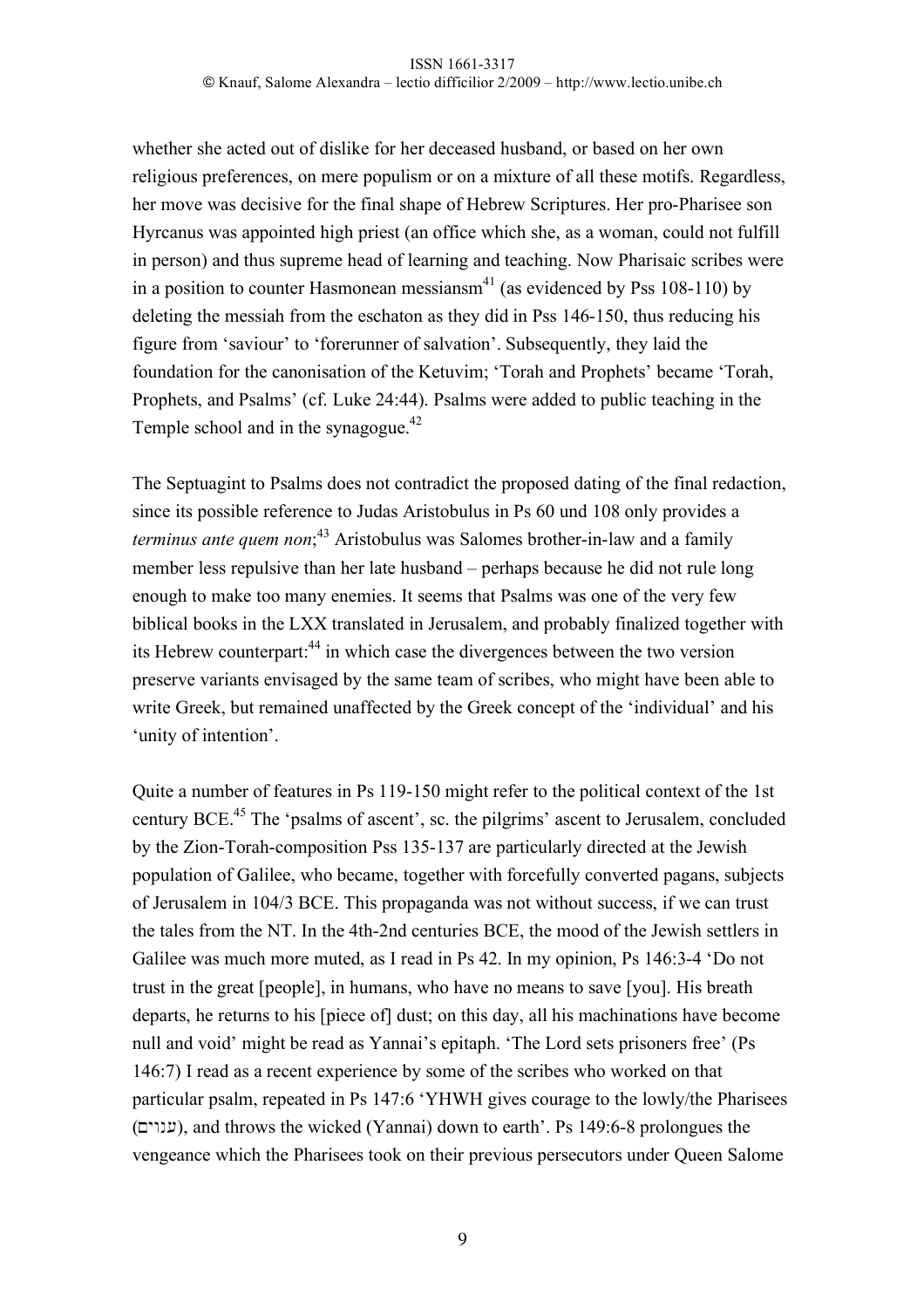Alexandra into the eschaton. The Psalms became the book most freqently quoted from the Scriptures in the NT for several reasons: Christianity emerged as an off-shoot of Pharisaic Judaism; Psalms is the most messianic of all biblical books; not only mentally, but also chronologically it is the closest of them all to the first half of the 1st century CE.

## **Fingerprints of Queen Shelamzion in Psalms?**

In two instances, the only 'legitimate' queen who sat on the throne of Jerusalem might have left a 'gendered' imprint. In Ps 148:12, the inclusion of all age groups ( $\vert \overline{\rho} \rangle$  and (נער, as in Ps 37:25) is augmented by the inclusion of both social genders<sup>46</sup> – Queen Shelamtzion was both old and female. 'Praise the Lord … young man and young  $\sigma$ דללו את יהוה … בחורים וגם בתולות זקנים עם נערים) (הללו את יהוה  $\sigma$  Momen $^{\rm 47}$  too, old age and youth' ( reverses the disaster described in Lamentations 2:21 (for החורים, נער and reverses the disaster described in Lamentations 2:21 בתולות) and identifies the queen's reign with the peace and prosperity announced in Jeremiah 31:13 (for בחורים, זקנים).

More conclusive is the acrostich<sup>48</sup> of Ps 2 – [[עייאואשתוענן  $\tau$ ; instead of taking  $\tau$ ") as an abbreviation (like עזר נשים 'help from women' in fulfillment of Gen 2:18), I prefer to add the last letter of the psalm to the acriostic, which renders [ט' ליני או אשתו ענן 'For Yannai<sup>49</sup> on one side and his wife on the other, [by] a "lowly"/Pharisee'. The disjunctive (*aut*), not inclusive (*vel*) w) recalls the first occurence of the sequence /[noun] w) [noun]/ in the Torah, which is Genesis 24:50 'bad or good'.

qyr-wghy Mym)lw Mywg w#\$gr hml [l] wxy#\$m l(w hwhy l( dxy-wdswn Mynzrw Cr)-yklm wbcyty [y] wmytb( wnmm hkyl#\$nw wmytwrswm-t) hqtnn [n] wml-g(ly ynd) qx#&y Mym#\$b b#wy [y] wmlhby wnwrxbw wp)b wmyl) rbdy z) [)] y#\$dq-rh Nwyc-l( yklm ytksn yn)w [w] Kytdly Mwyh yn) ht) ynb yl) rm) hwhy qx l) hrps) [)] Cr)-ysp) Ktzx)w Ktlxn Mywg hnt)w ynmm l)#\$ [#] Mcpnt rcwy ylkk lzrb +b#\$b M(rt [t] Cr) y+p#\$ wrswh wlyk#&h Myklm ht(w [w] hd(rb wlygw h)ryb hwhy-t) wdb( [(] [w] wb yswx-lk yr#\$) wp) +(mk r(by-yk Krd wdb)tw Pn)y Np rb wq#\$n [w] … [n]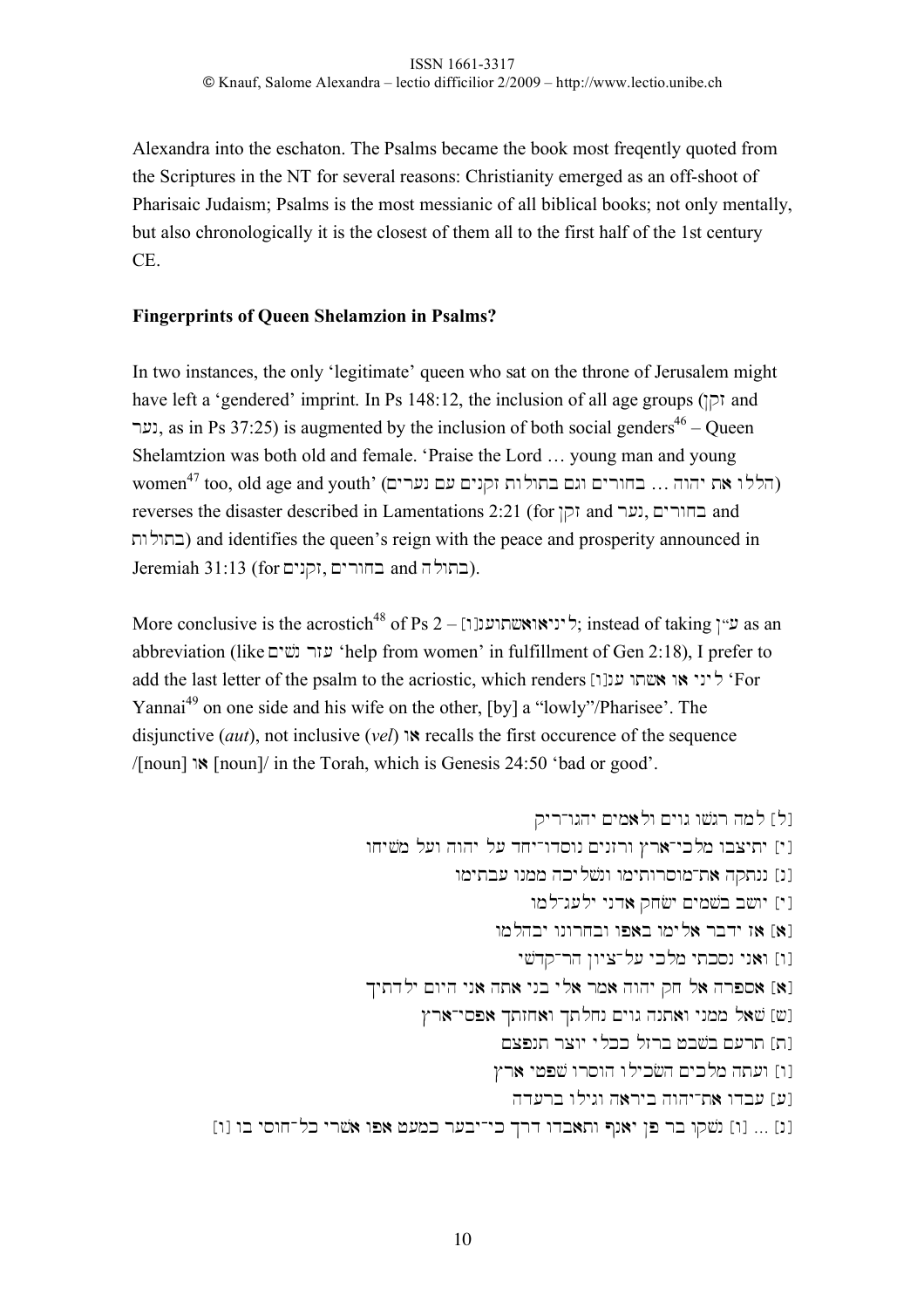The acrostich does not imply that Ps 2 was orginally composed for Queen Shelamzion, which is impossible on the basis of the *inclusio* formed byPs 2 and Ps 72 framing Books I + II. The acrostich only presupposes minor redactional activity like, perhaps, changing an orginal  $v_1$ א התיצבו: deleting the definite article<sup>51</sup> at the beginning of v. 4; adding "but' at the beginning of v. 6, perhaps instead of a previous  $\pi$ ; and finally, the odd placement of ' נשקו בר' kiss the ground' (cf. Ps 72:16) at the beginning of v. 12 instead of at the end of v. 11.

The 'dedication' links the rebelious kings of the earth and YHWH's laughter to Yannai (v. 1-4), the first speech of YHWH to the 'or' (v. 5-6). It applies the report of YHWH's appointment of his 'son' to Queen Shelamzion, including the 'note of caution' to the kings and rulers (v.7-10), and directs the final admonition to the 'Pharisee' (v. 11-12). There is too much correspondence between the content of the acrostich and the content of the verses related to Yannai and Salome Alexandra respectively to assume that it is not intentional.

And in the case of the only 'offspring' of YHWH proclaimed by a contemporary voice, who actually exercised kingship in Jerusalem, this 'king' was a queen.

 $\overline{a}$ 

<sup>&</sup>lt;sup>1</sup> The most recent quote which I could find is in David J.A. Clines, Psalm 2 and the MLF (Moabite

Liberation Front), in: The Bible in Human Society. Essays in Honour of John Rogerson (1995), 158-185.  $2^{2}$  In European biblical scholarship, there is a consensus that no biblical book was finalized before the Persian period. What is still disputed is the amount of pre-exilic written sources used by the Persian period redactors, the magnitude of their own impact and those of post-Persian period redactors on the final product.

 $3$  Cf. Erich Zenger et al., Einleitung in das Alte Testament (SBT 1.1;  $3$ 1998), 321-323; Reinhard G. Kratz, Die Tora Davids. Psalm 1 und die doxologische Fünfteilung des Psalters: ZThK 93 (1996), 1-34.

<sup>&</sup>lt;sup>4</sup> Cf. Peter W. Flint, The Dead Sea Psalms Scrolls and the Book of Psalms (StTDJ 17; Leiden 1997); Manfred Oeming, Das Buch der Psalmen. Psalm 1-41 (NSK-AT 13/1), Stuttgart 2000, 31-34; both argue for a final redaction in the 1<sup>st</sup> century BCE. Zenger, Einleitung, 363-367 now opts for ca. 150 BCE, which is hardly compatible with Herbert Donner, Der verlässliche Prophet. Betrachtungen zu I Makk 14:41ff und zu Ps 110, in: Prophetie und geschichtliche Wirklichkeit im alten Israel (FS S. Herrmann), Stuttgart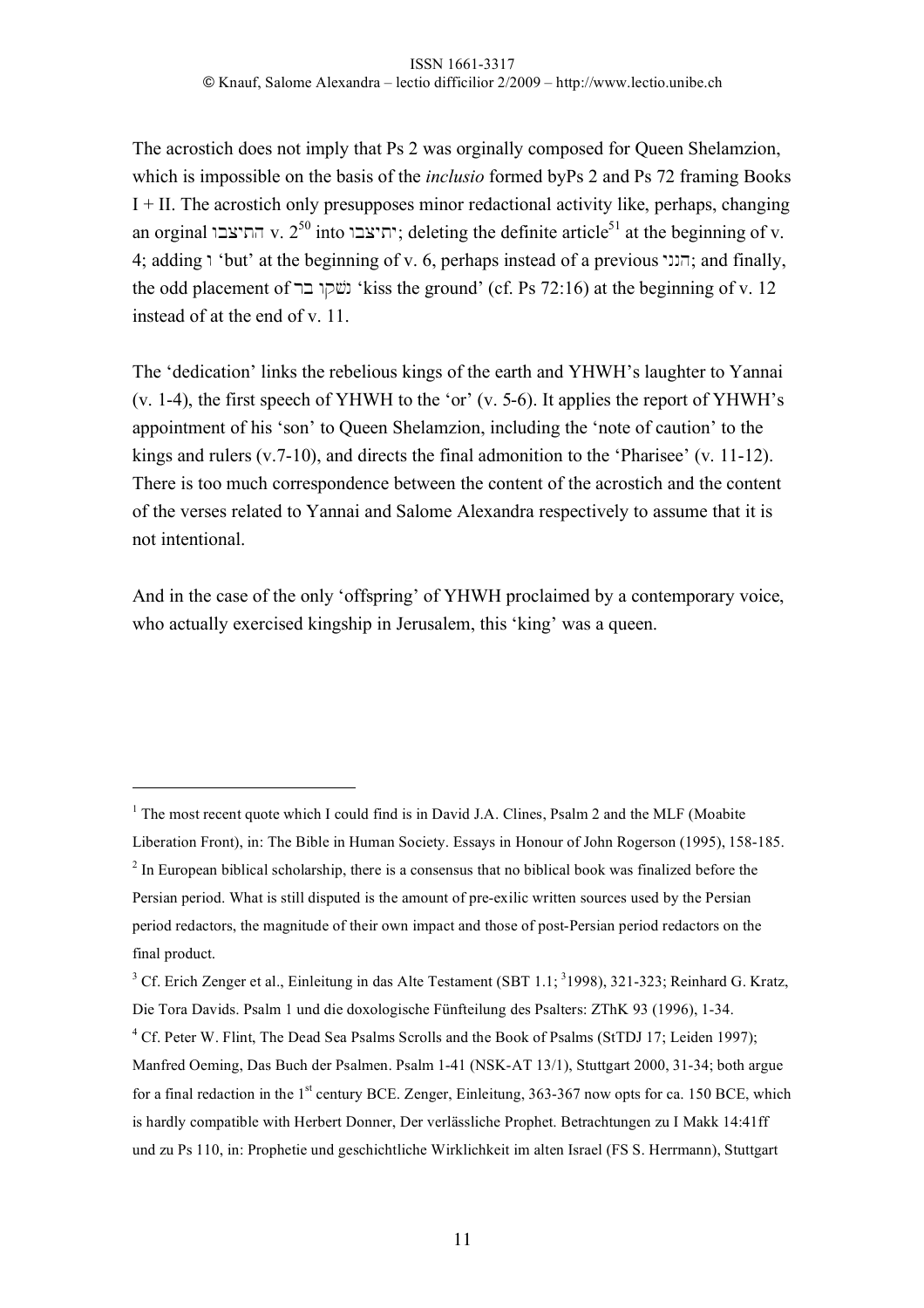1991, 89-98 = ders., Aufsätze zum Alten Testament aus vier Jahrzehnten (BZAW 224), Berlin 1994, 213-

223. For Konrad Schmid, Literaturgeschichte des Alten Testaments, Darmstadt 2008, 185-186, the history of the psalter as a biblical book starts with the Ptolemaic period (Pss 2-89).

<sup>5</sup> Cf. Lawrence H. Schiffman, Origin and Early History of the Qumran Sect: BA 58 (1995), 37-48.

6 Cf. Flint, Dead Sea Psalms Scrolls; Uwe Gleßmer, Das Textwachstum von Ps 89 und ein

Qumranfragment: BN 65 (1992), 55-73; aus dem 2. Jh. vC sind in Qumran nur Ps 83 und 89 belegt, cf.

Heinz-Josef Fabry, Der Psalter in Qumran: E. Zenger ed., Der Psalter in Judentum und Christentum (HBS 18; 1998), 137-163, 139.

7 Cf. Gleßmer, Textwachstum von Ps 89.

<sup>8</sup> Text: Wolfgang Richter, BHt-Ergänzungsband: Sirach (ATSAT 33.16; St. Ottilien 1993); the restorations are mine.

<sup>9</sup> In Psalms, only Ps 78:35.

 $\overline{a}$ 

 $10$  Only attestation of  $\overline{0}$ תה  $\overline{1}$ נגד  $\overline{1}$  in Psalms: Ps 51:17.

 $11$  9 attestations between Ps 4:1 and 77:7, none in Psalms thereafter.

12 Cf. 1 Chronicles 15:16-22; 16:4-37. 41-42; 23:5. 30; 25:1-8.

<sup>13</sup> Cf. Ps 46:6: 1 Chronicles 16:40-42.

<sup>14</sup> Assuming that the first public reading of the Torah (Nehemiah 8:1-8) fell into the year of Ezra's arrival in Jerusalem in the year Artaxerxes [III.] 7 (Ezra 7:7-8). The old controversy of Artaxerxes III. versus Artaxerxes II. seems to be settled for good.

<sup>15</sup> Cf. Ingo Kottsieper, Anmerkungen zu Pap. Amherst 63. I:12:11-19 – Eine aramäische Version von Ps 20: Zeitschrift für die alttestamentliche Wissenschaft 100 (1988), 217-244; Gert T. M. Prinsloo, Psalm 20 and its Aramaic parallel: A reappraisal: Journal for Semitics / Tydskrif vir Semitistiek 9:1-2 (1997), 48- 86; Martin Rösel, Israels Psalmen in Ägypten? Papyrus Amherst 63 und die Psalmen XX und LXXV: Vetus Testamentum 50:1 (2000), 81-99; Klaas A.D Smelik, The Origin of Psalm 20. In: Journal for the study of the Old Testament 31 (1985), 75-81; id., Een Aramese parallel voor psalm 20: Nederlands theologisch tijdschrift 37 (1983), 89-103.

 $^{16}$  E.g., Ps 24; 29; Ps 48; 68; 72; 82; 85; 104; not Ps 2, because this is a reception of Pharaonic ideology in a form which it acquires not before the hieroglyphic inscriptions of the Persian kings. Ps 2:7 'You are My son, today I gave birth to you' quotes the Egyptian inthronisation ritual. By ascending the throne, Pharaoh becomes the incarnation of Amun-Re. The motive of people in rebellion derives from the Assyrian royal ideology. Eckart Otto therefore assumes that these two streams of tradition were merged at the Jerusalem at the end of the 7th century, cf. Eckart Otto, Politische Theologie in den Königspsalmen zwischen Ägypten und Assyrien. Die Herrscherlegitimation in den Psalmen 2 und 18 in ihren altorientalischen Kontexten, in: id. and Erich Zenger (ed.), 'Mein Sohn bist du' (Ps 2:7). Studien zu den Königspsalmen (SBS 192), Stuttgart 2002, 33-65; id., Psalm 2 in neuassyrischer Zeit. Assyrische Motive in der judäischen Königsideologie, in: Klaus Kiesow and Thomas Meurer (ed.), Textarbeit. Studien zu Texten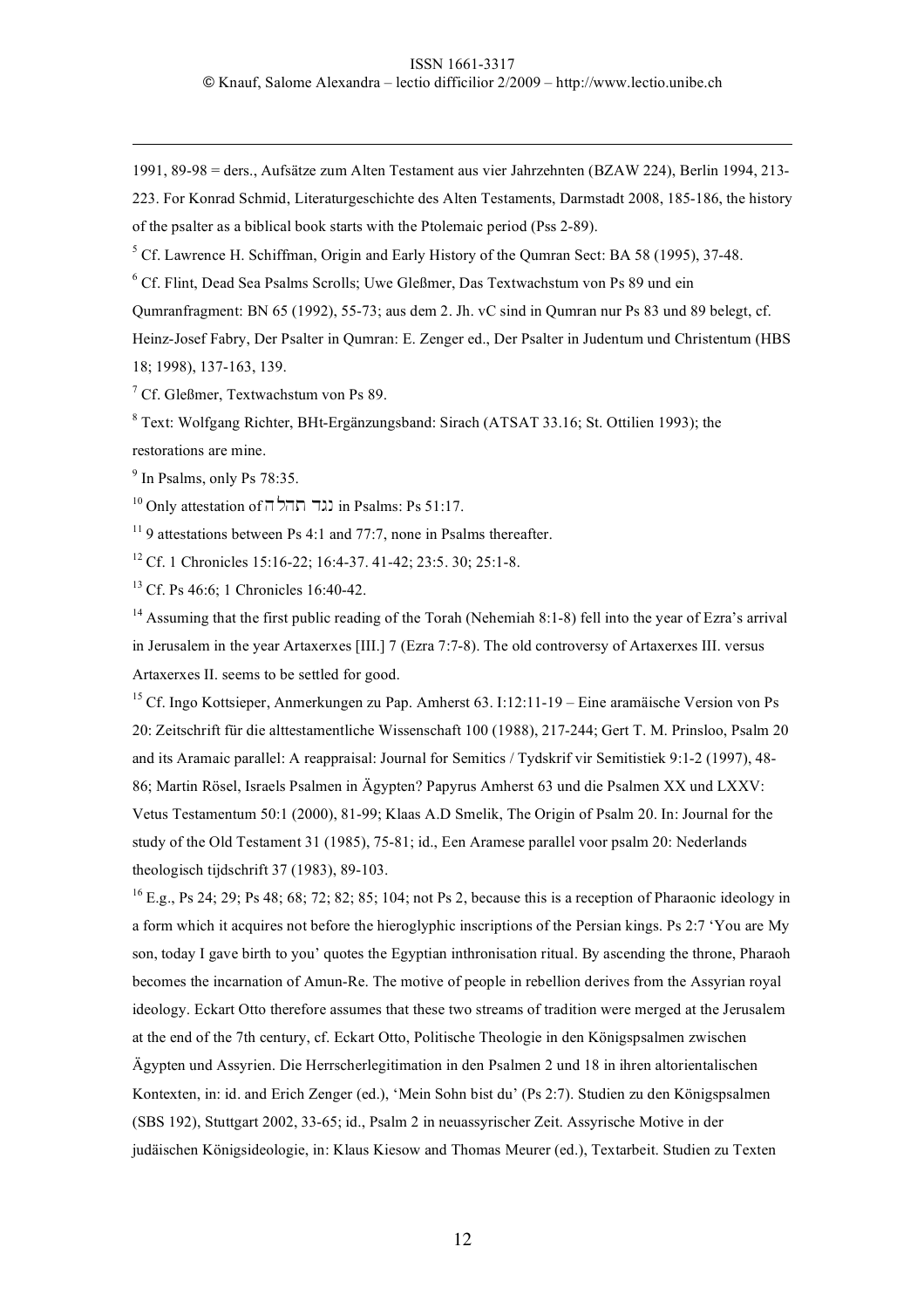und ihrer Rezeption aus dem Alten Testament und der Umwelt Israels (FS Peter Weimar; AOAT 294), Münster 2003, 335-349. The Assyrian motive became, however, part and parcel of the hieroglyphic tradition under Persian rule (the Achaemenids rule Egypt as pharaohs), and was inherited by the Ptolemies; cf. for Pss 2–89 as an anti-Ptolemaic composition Schmid (fn. 4), and for the Egyptian Acheamenid texts, Heike Sternberg–el-Hotabi, 2000: Politische und sozio-ökonomische Strukturen im perserzeitlichen Ägypten: neue Perspektiven: ZÄS 127 (2000), 153-167; Michael Roaf et al., Cahiers de la délégation archéologique française en Iran 4 (1971-74); Muhammad A. Dandamaev, A Political History of the Achaemenid Empire, Leiden 1989, 143-146. In addition, both the orthography and the grammar of Ps 2 show various traces of 'Late Biblical Hebrew', excluding a pre-exilic date.

<sup>17</sup> Cf. Bernd Janowski, Konfliktgespräche mit Gott. Eine Anthropologie der Psalmen, Neukirchen-Vluyn 2002, 368-372; Ernst Axel Knauf, Hymnische Exegese. Der Psalter als Theologie des Alten Testaments: Fundamentale Einheit – Faszinierende Vielfalt. Jahrestagung des Vereins der Religionslehrerinnen und Religionslehrer an Gymnasien des Bistums Trier 1999 (Trier: Bischöfliches Ordinariat, 1999), [7-27]; Erich Zenger, Der Psalter als Buch. Beobachtungen zu seiner Entstehung, Komposition und Funktion: Erich Zenger ed., Der Psalter in Judentum und Christentum (HBS 18; 1998), 1-57.

<sup>18</sup> Odil Hannes Steck, Der Abschluss der Prophetie im Alten Testament. Ein Versuch zur Frage der Vorgeschichte des Kanons (BTS 17; 1991). Isaiah and XII are most decisive for the determination of the finalization of the redactional process, cf. Erich Bosshard-Nepustil, Rezeptionen von Jesaja 1-39 im Zwölfprophetenbuch (OBO 154; 1997). The question which books were counted as 'Prophets' seem to have been settled by the beginning the 3rd century. When the 'prophets' were elevated to canonical rank ('Torah and Prophets') in the second half of the 2nd century, a minor redaction covered all 13 books of the 'Hasmonean canon', cf. Ernst Axel Knauf, Josua (ZBK-AT 6), Zürich 2008, 22.

<sup>19</sup> Cf. Thomas Willi, Die Chronik als Auslegung (FRLANT 106; 1972); Georg Steins, Die Chronik als kanonisches Abschlussphänomen (BBB 93; 1995); id., Die Bücher der Chronik als Schule der Bibellektüre: Bibel und Liturgie 69 (1996), 36-40; 105-109; 166-170; 247-251.

 $^{20}$  As opposed to Solomon in 1 Kings 2 and 9.

 $\overline{a}$ 

 $^{21}$  Thomas Krüger, Kohelet (Prediger; BK 19 Sonderband), Neukirchen-Vluyn 2000, 50.

 $22$  Gained from the intertextual relations of Sirach 47:8-10 with Pss 2-89; cf. fn. 9-13.

 $^{23}$  The explicit attribution of Lamentations to Jeremiah is only found in the Hellenistic Scriptures/Christian Bible, where it is supplemented by Baruch.

<sup>24</sup> Cf. Ernst Axel Knauf, Psalm xl und Psalm cviii: Vetus Testamentum 50 (2000), 55-65; the following observations concerning Ps 110 partially react to the rejection of this proposal by Erich Zenger, Psalmen 101-150 (HThKAT), Freiburg 2008, 167; 202-204; for Miriam von Nordheim, Geboren von der Morgenröte? Psalm 110 in Tradition, Redaktion und Rezeption (WMANT 117), Neukirchen-Vluyn 2008, cf. Zenger, 202-3 and my review in Journal of Hebrew Scriptures 9/2009 [2 pp.]. Cf. for the historical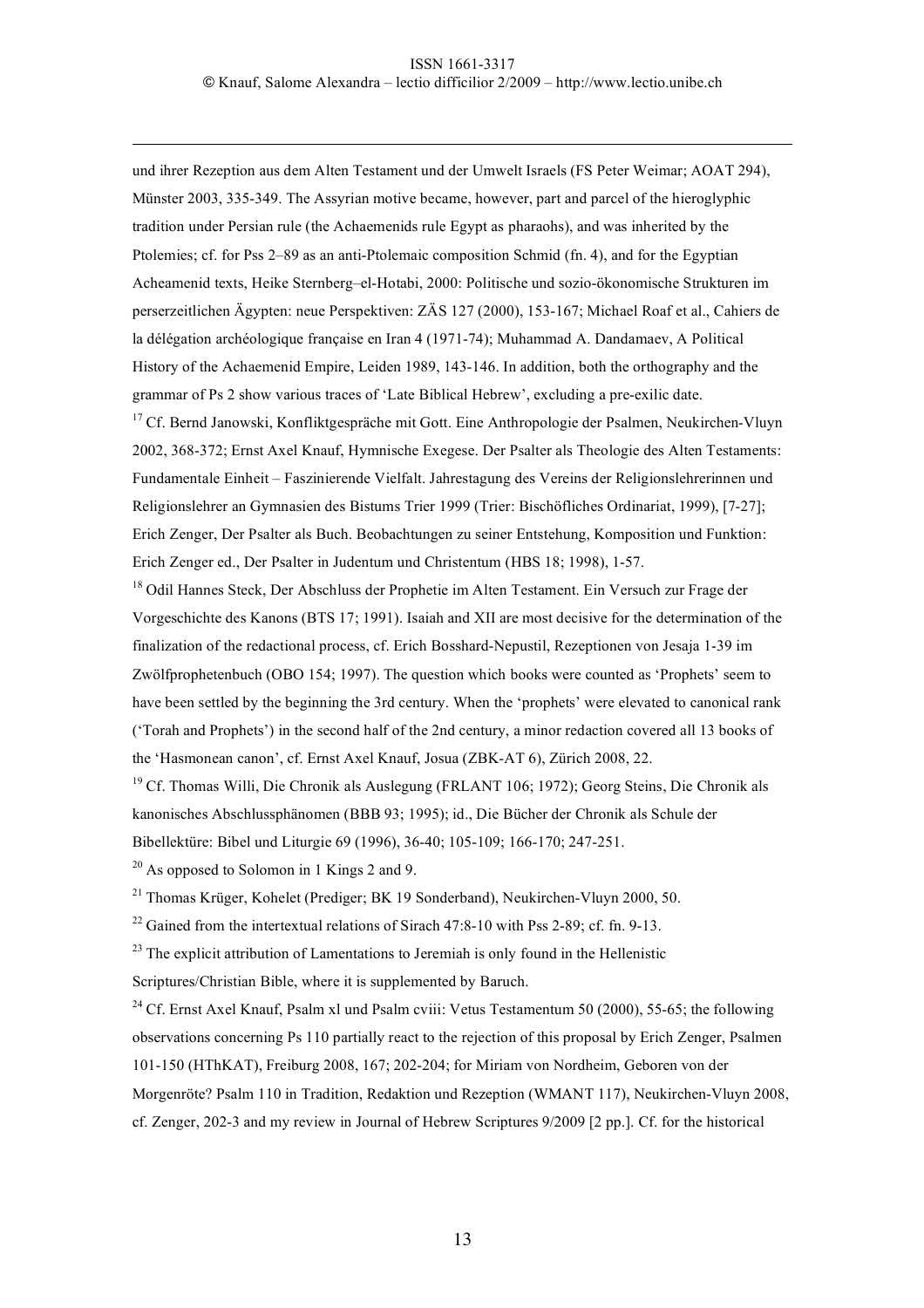background Lester L. Grabbe, Judaism from Cyrus to Hadrian, I-II (Minneapolis 1992); Aryeh Kasher, Jews, Idumaeans and Ancient Arabs (TSAJ 18; 1988).

<sup>25</sup> Forecast in Ps 108:8.10-11, accomplished in Ps 110:7 (see *infra* for the intertextual connotations of this verse). In between, Ps 109, originally a prayer of a person (falsely?) accused in court, functions as a prayer for vindication of the royal persona ("בין" Ps 109:31  $\rightarrow$  Ps 110:1) vis-à-vis his critics at home. <sup>26</sup>  $\ldots$  (1:21) is either coordinating 'from x and y' (Exodus 8:27; Jos 11:21) or the second preposition starts an apposition 'from x, the y' (Exodus  $13:3.14$ ; Jos  $4:3$ ).

<sup>27</sup> A verse, as yet lacking a convincing explanation. Cf. Klaus Seybold, Die Psalmen (HAT  $1/15$ ; 1996) 439f; even Zenger, HThKAT, 212-13 does proceed beyond the rather far-fetched metaphors of Miriam von Nordheim.

28 Late Biblical Hebrew; the classical notion of  $\overline{U} \overline{U}$  is 'cultivable land which is not cultivated'.

29 Georg Friedrich Handel, Judas Maccabæus (1747).

 $\overline{a}$ 

<sup>30</sup> Cf. Joachim Schaper, Der Septuaginta-Psalter. Interpretation, Aktualisierung und liturgische Verwendung der biblischen Psalmen im hellenistischen Judentum: Erich Zenger ed., Der Psalter in Judentum und Christentum (HBS 18; Freiburg 1998), 165-183, 170f zu Ps 108:8/y 107:9 ioudas βασιλευσ μου.

 $^{31}$  Cf. Jeremiah 7:4; 9:3; Micah 7:5 (תריבים); 1 Samuel 2.8; Isaiah 13:2; 32:5-8 (גדיבים); Isaiah 51:12; Joel 1:12; Micah 5:7 and Ezekiel throughout ( $\Box$  <a>Novement); 2 Samuel 19:2; Isaiah 45:17; 46:13; Jeremiah 3:23 (השואה) – nor did the 'victories' of Samson (Judges 15:18), Saul (1 Samuel 11:9, 13), David (1 Samuel 19:5; 2 Samuel 23:10.12) or Joash (2 Kings 13:17) last.

 $32$  Cf. for שמים וארץ Genesis 1:26; 2:4; Exodus 20:21; 31:17; for שמים Genesis 24:27; Exodus 34:6; for שמר Deuteronomy 7:8 (+ שברית); 7:12 (+ לעולם); for  $\vec{v}$  (of an action or attitude of God) Exodus 15:18; 31:17; Deuteronomy 32:40.

<sup>33</sup> *Lex credendi lex orandi*. I personally do not know a better *summa theologiæ* than one of the classical 'books of common prayer'; cf. also Janowski, Konfliktgespräche, 372-376; Andreas Wagner, Beten und Bekennen. Über Psalmen, Neukirchen-Vluyn 2008, 3-19.

<sup>34</sup> Cf. Ch. Levin, Das Gebetbuch der Gerechten. Literargeschichtliche Beobachtungen am Psalter: ZThK 90 (1993), 355-381.

<sup>35</sup> Cf. Ernst Axel Knauf, Die Mitte des Alten Testaments: Manfred Weippert – Stefan Timm ed., Meilenstein (FS Herbert Donner; ÄAT 30) Wiesbaden 1995, 79-86; id., Audiatur et altera pars: zur Logik der Pentateuch-Redaktion: BiKi 53 (1998), 118-126.

<sup>36</sup> Norbert Lohfink, Kohelet (NEB), Würzburg 1980, 12f (note, however, that the idea of a biblical canon never 'aufkam', certainly not '100 years after Kohelet' (ibid.). There was a canon since 515 BCE in the guise of the temple school's syllabus, cf. now Philipp R. Davies, In Search of 'Ancient Israel' (JSOT.S 148), Sheffield 1992, 94-133; id., Scribes and Schools. The Canonization of Hebrew Scriptures (Library of Ancient Israel), Louisville 1998; Karel van der Toorn, Scribal Culture and the Making of the Hebrew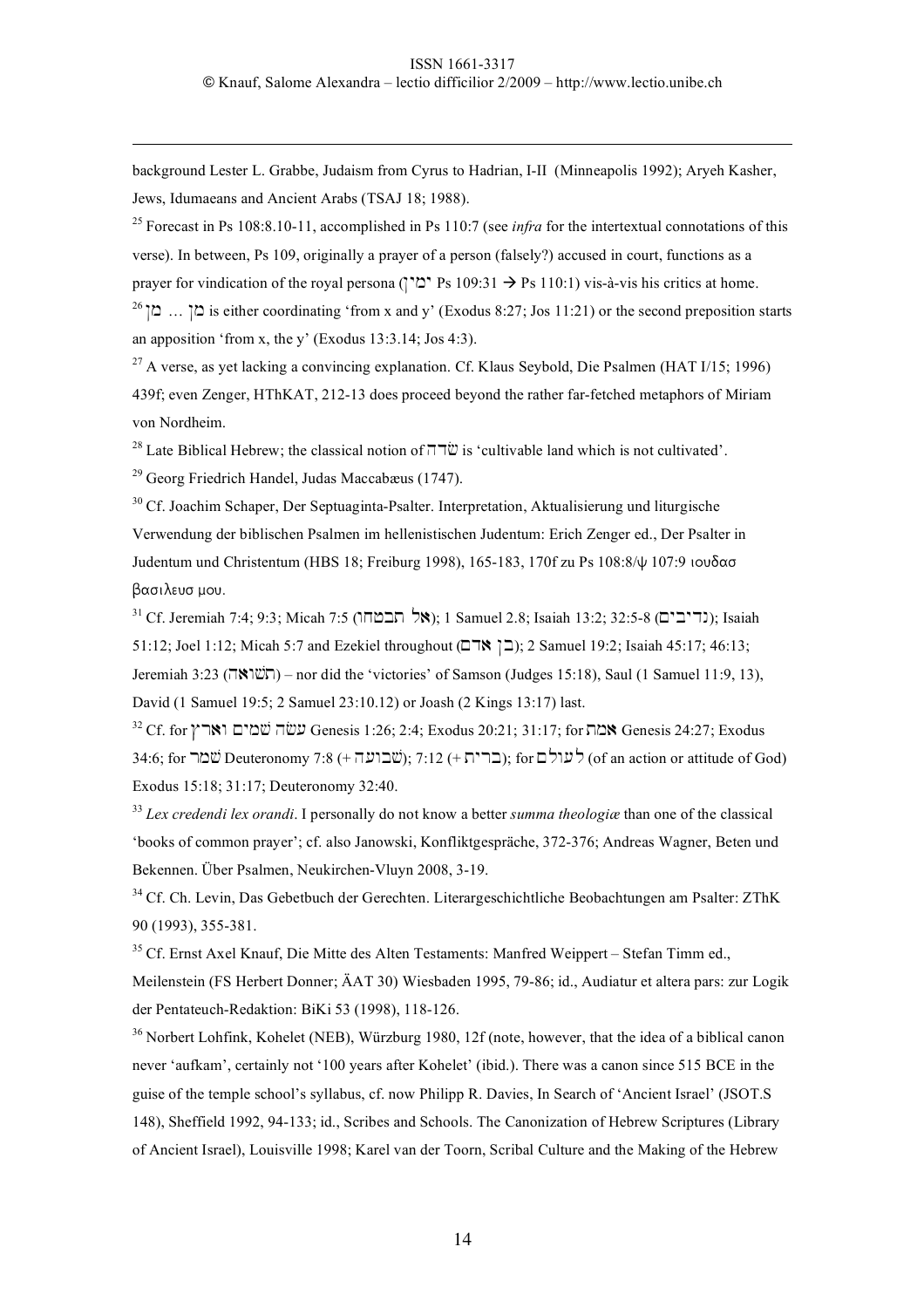Bible, Cambrige MA 2007 (Review: Frank H. Polak, RBL 04/2009). The production of scripture was an elite phenomenon guided by politics, as already pointed out by Robert B. Coote – Mary P. Coote, Power, Politics, and the Making of the Bible. An Introduction (Minneapolis 1990).

<sup>37</sup> Cf. Emanuel Tov, Der Text der Hebräischen Bibel, Stuttgart 1997, 95-97 (chapter 2.IC.7; I regret that I presently have no access to the Hebrew edition of 1989, or the English version of 1992).

<sup>38</sup> That is, Hubert Frankemölle, Schrift/Schriftverständnis: HGANT (2006), [42-48] 43 got it all wrong.

Textual variants only attest to sectarian positions (seeking, e.g., scriptures that are 'clear' and

'unambiguous'). The Temple or rabbinic text does not need variants: its variants are all in the text.

<sup>39</sup> Grabbe, Judaism from Cyrus to Hadrian, 266-7.

 $\overline{a}$ 

<sup>40</sup> Cf. Tal Ilan, Silencing the Queen. The Literary History of Shelanzion and Other Jewish Women (TSAJ 115), Tübingen 2006, 35-72; Kenneth Atkinson, The Salome No One Knows: long-time ruler of a prosperous and peaceful Judea mentioned in the Dead Sea scrolls: BAR 34 (2008), 60-65, 72; Marvin A. Sweeney, A reassessment of the Masoretic and Septuagint versions of the Jeroboam narratives in 1 Kings/3 Kingdoms 11-14: JSJ 38 (2007), 165-195.

<sup>41</sup> Cf. Martin Hengel, Judentum und Hellenismus (WUNT 10; <sup>3</sup>1988), 559f; Stephanie v. Dobbeler, Die Bücher 1/2 Makkabäer (NSK-AT 11; 1997) 46.

 $42$  The canonical process was not the business of 'independent' scholars or priests, it was in the domain of politics and was shaped by them; cf. Cf. Robert B. Coote – Mary P. Coote, Power, Politics and the Making of the Bible (Minneapolis 1990).

<sup>43</sup> Cf. Joachim Schaper, Der Septuaginta-Psalter. Interpretation, Aktualisierung und liturgische Verwendung der biblischen Psalmen im hellenistischen Judentum: Zenger, HTS 18, [165-183] 170f. <sup>44</sup> Cf. also the case of Esther according to Tal Ilan, Integrating Women into Second Temple History (TSAJ 76), Tübingen 1999, 133-35.

45 Also preferred by Manfred Oeming, Das Buch der Psalmen. Psalm 1-41 (NSK-AT 13/1), Stuttgart 2000, 31-34.

 $^{46}$  Ouside Psalms, 'gendered' age groups occur 12 times; 'ungendered' in Deuteronomy 28:50; 1 Samuel 5:9; Lamentations 5:14; 2 Chronicles 31:15; 'male only' in Genesis 19:4; 44:20.

47 The orthography is 'Late Biblical Hebrew'; Classical Hebrew shuns the occurence of two *matres lectionis* in one word.

<sup>48</sup> Disregarded by Zenger, Psalmen 101-150, 216-218. The acrostic was 'discovered' by Robert Henry Pfeiffer, The Books of the Old Testament, New York 1957, 198, who saw ליני אולכסנדרוס [[נוסי with no solution for the last two lines. Marco Treves, Two Acrostic Psalms: VT 15 (1965), 81-85, proposed

wn( wt#)w ) ynyl 'sing to Jannaeus the First and his wife', a proposal which made it easy for Barnabas Lindars, Is Psalm ii an Acrostic Poem? VT 15 (1967), 60-67 to silence it together with Pfeiffer's earlier attempt. Lindar's critique does not apply to the reading proposed here.